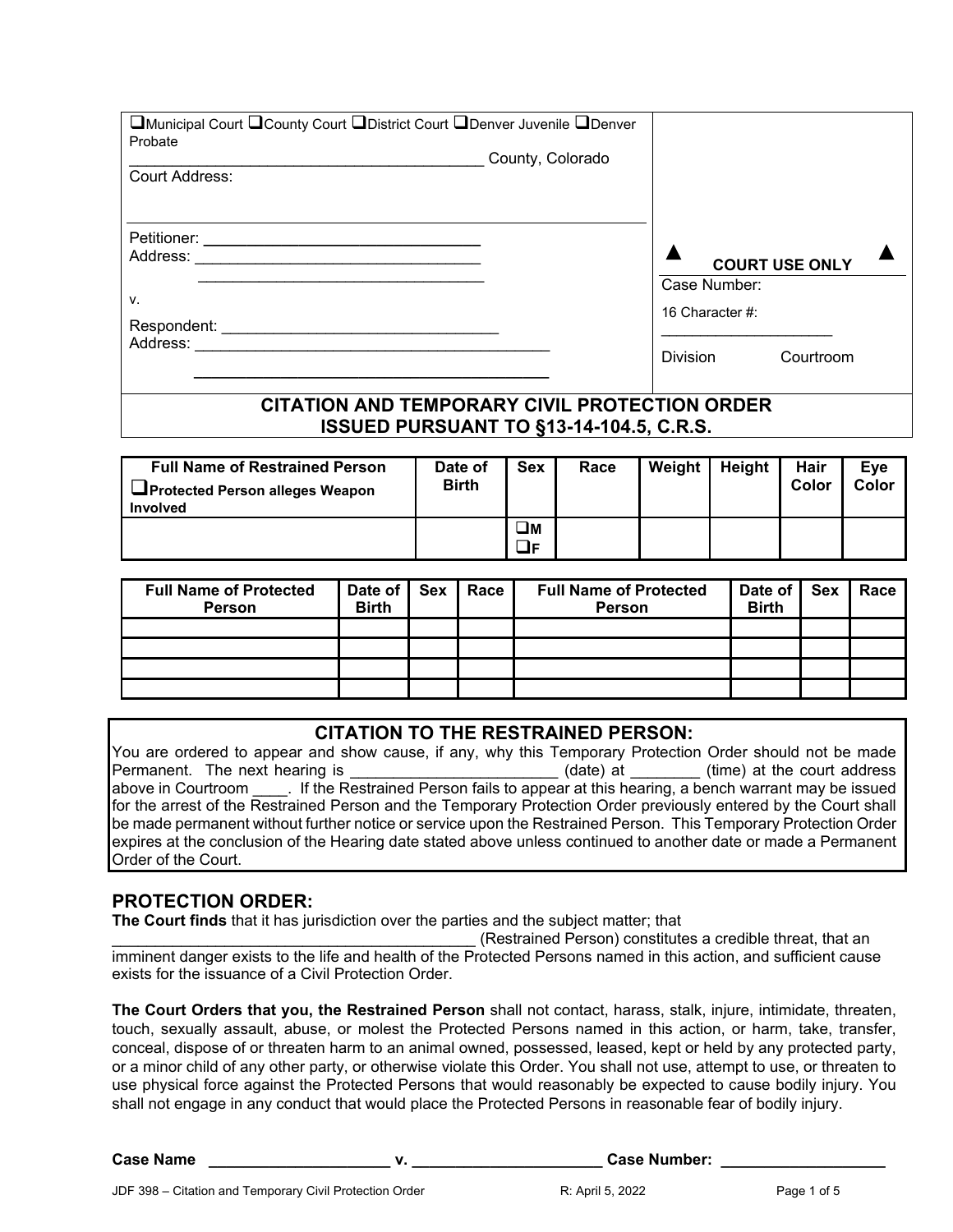### **1.** *Contact.*

 $\overline{a}$ 

 $\overline{a}$ 

It is ordered that you, the Restrained Person, **shall have no contact of any kind** with the Protected Persons and you shall not attempt to contact said Protected Persons through any third person, except your attorney, **except as follows:**

**A violation of a Protection Order is a crime and may be prosecuted as a misdemeanor, municipal ordinance violation, or a delinquent act (if committed by a juvenile) pursuant to §18-6-803.5, C.R.S., and municipal ordinance.**

#### **2.** *Exclusion from places.*

**You must keep a distance of at least \_\_\_\_\_\_\_ yards from the Protected Persons, where ever they may be found.** 

It is ordered that you be excluded from the following places and shall stay at least yards away from the following places: (Specify the address(es) where the Protected Persons reside, work or attend school.)

**The Protected Person has requested that the address be omitted from the written order of the Court, including** the Register of Actions.

| $\Box$ Home:<br><u> 1980 - Jan Berlin, margaret eta biztanleria (h. 1980).</u> |  |
|--------------------------------------------------------------------------------|--|
| School: Name: _______________________                                          |  |
| <b>Ocher:</b> _______________________                                          |  |
|                                                                                |  |

**You may not remain in or return to any of the above locations after you receive this Order. You are permitted to return to a shared residence one time to obtain sufficient undisputed personal effects to maintain a normal standard of living until the next hearing date ONLY if you are accompanied at all times by a law enforcement officer.**

### **3.** *Care and Control Provisions.*

It is in the best interest of the minor children that care and control of these children be awarded to

(name of person) until the next hearing. At that hearing, the Court will determine who should receive temporary care and control of the minor children for up to one year.

#### **4.** *Issues Concerning Children. (Parenting Time and Decision-Making Responsibilities)*

**T**Restrained Person is granted Parenting Time with the minor children.

Parenting Time and Decision-Making Responsibilities will be considered at the Permanent Protection Orders Hearing or at the next Hearing.

**O**Parenting Time expires on **EXECUST 2018** (next hearing date) and shall be as follows:

 $\ddot{\phantom{a}}$ 

 $\ddot{\phantom{a}}$ 

**Case Name \_\_\_\_\_\_\_\_\_\_\_\_\_\_\_\_\_\_\_\_\_ v. \_\_\_\_\_\_\_\_\_\_\_\_\_\_\_\_\_\_\_\_\_\_ Case Number: \_\_\_\_\_\_\_\_\_\_\_\_\_\_\_\_\_\_\_**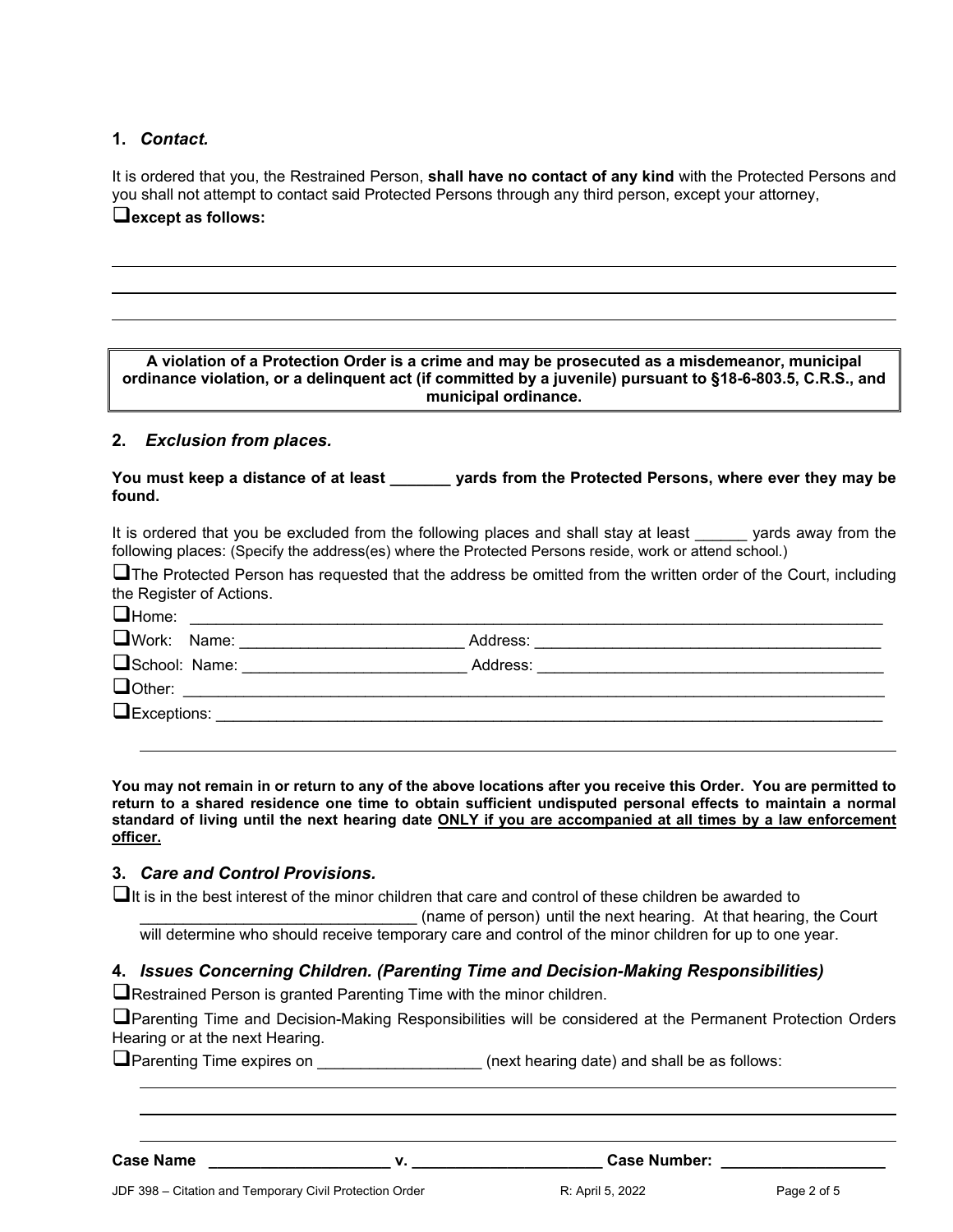Interim Decision-Making Responsibilities expire on **Example 20** (next hearing date) and shall be as follows: \_\_\_\_\_\_\_\_\_\_\_\_\_\_\_\_\_\_\_\_\_\_\_\_\_ (name of person) shall have sole Decision-Making Responsibilities.

The parties shall jointly share Decision-Making Responsibilities.

Other as set forth in "Other Provisions" section 5.

**O**Parenting Time and Decision-Making Responsibilities shall be as previously ordered by the **William Contract Contract** Court, Case #\_\_\_\_\_\_\_\_\_\_\_\_\_\_\_.

## **5.** *Other Provisions.*

A Temporary Injunction is hereby entered by this Court that restrains the Restrained Person from ceasing to make payments for mortgage or rent, insurance, utilities or related services, transportation, medical care, or child care when the Restrained Person has a prior existing duty or legal obligation to make such payments or from transferring, encumbering, concealing, or in any way disposing of personal effects or real property, except in the usual course of business or for the necessities of life and requires the Restrained Person to account to the court for all extraordinary expenditures made after the injunction is entered.

 $\square$  The Restrained Person shall not possess and/or purchase a firearm, ammunition, or other weapon.

 $\Box$  The Court waives all fees and no fees for service should be assessed pursuant to §13-14-109(1)(2), C.R.S.

 $\Box$  Fees shall be paid by the  $\Box$  Petitioner  $\Box$  Respondent.

Arrangements for possession and care of an animal are as follows:

**The Restrained Person shall not interfere with the Protected Person at the person's place of employment or** place of education and shall not engage in conduct that impairs the Protected Person's employment, educational relationships, or environment.

 $\Box$ It is further ordered that:

l  $\ddot{\phantom{a}}$ 

 $\ddot{\phantom{a}}$ l

Date:  $\Box$ 

 $\Box$ Judge  $\Box$ Magistrate

 $\overline{\phantom{a}}$  , which is a set of the set of the set of the set of the set of the set of the set of the set of the set of the set of the set of the set of the set of the set of the set of the set of the set of the set of th Print Name of Judicial Officer

By signing, I acknowledge receipt of this Order or  $\Box$ Restrained Person is not present in courtroom.

Date:  $\Box$ 

Signature

I certify that this is a true and complete copy of the original order.

Date: \_\_\_\_\_\_\_\_\_\_\_\_\_\_\_\_\_\_\_\_\_\_\_\_\_\_\_ \_\_\_\_\_\_\_\_\_\_\_\_\_\_\_\_\_\_\_\_\_\_\_\_\_\_\_\_\_\_\_\_\_\_\_\_\_\_\_\_\_\_\_

e de la contrata de la contrata de la contrata de la contrata de la contrata de la contrata de la contrata de

**Law enforcement shall use all reasonable means to enforce this Protection Order.**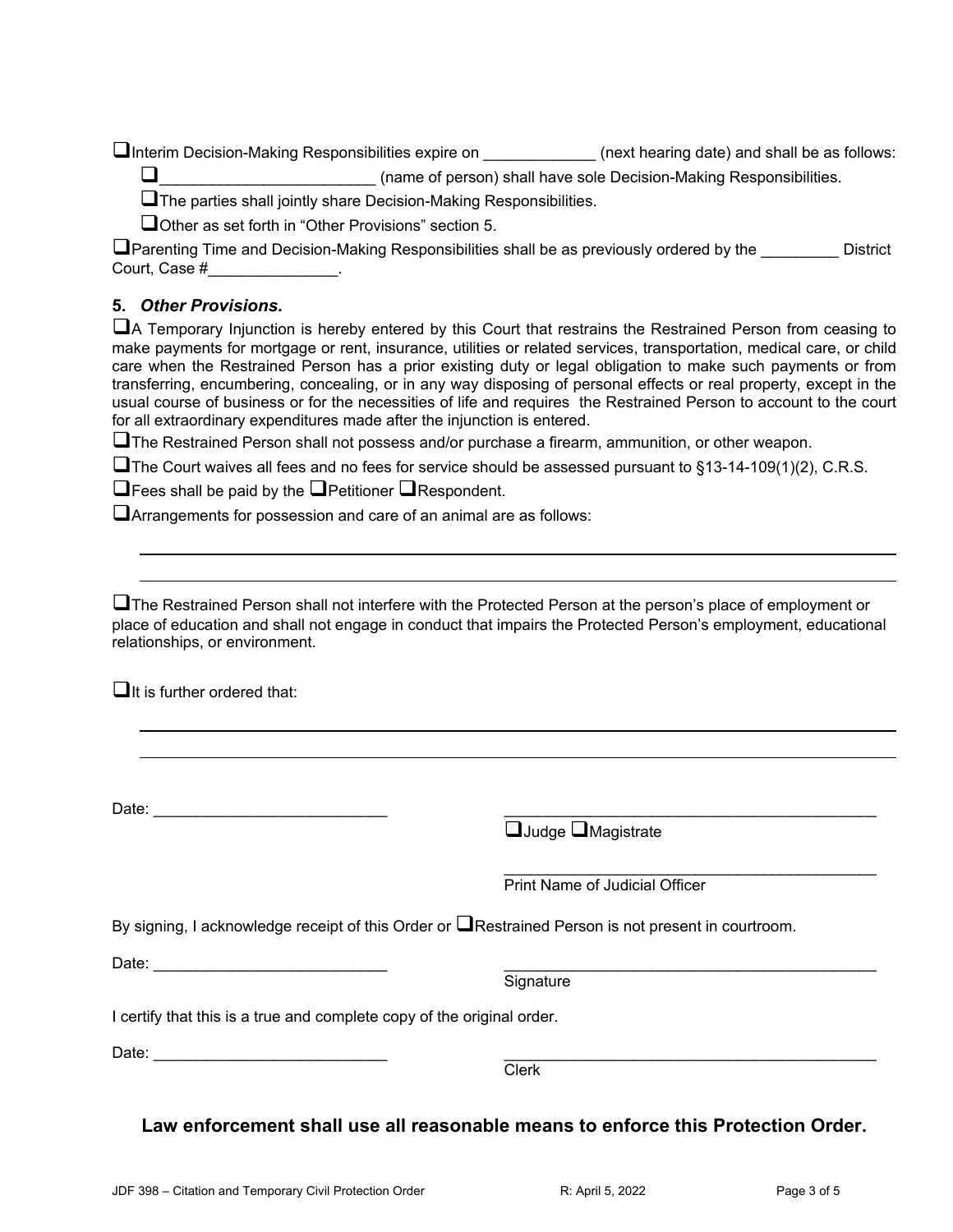# **IMPORTANT INFORMATION ABOUT PROTECTION ORDERS**

#### **GENERAL INFORMATION**

- This Order or injunction shall be accorded full faith and credit and be enforced in every civil or criminal court of the United States, Indian Tribe or United States Territory pursuant to 18 U.S.C. §2265. This Court has jurisdiction over the parties and the subject matter.
- $\checkmark$  Pursuant to 18 U.S.C. §922(g)(8), it is unlawful for any person to possess or transfer a firearm who is subject to a court order that restrains such person from harassing, stalking or threatening an intimate partner of such person or a child of such intimate partner or person, or engaging in other conduct that would place an intimate partner in reasonable fear of bodily injury to the partner or child.

### **NOTICE TO RESTRAINED PERSON**

- You are directed to appear before this Court on the date shown on the front of this form to show cause, if any exists, why this Temporary Protection Order should not be made permanent.
- $\checkmark$  This Temporary Protection Order shall be made permanent without further notice or service or the Court may continue the Temporary Protection Orders to a date certain. You are notified that the Permanent Civil Protection Order shall remain in effect until further order of the Court. Such Permanent Order will subject you to Federal Laws restricting firearms possession and sale 18 U.S.C., §922(g)(8), §924(a)(2).
- $\checkmark$  A violation of a Protection Order may be a misdemeanor, municipal ordinance violation or a delinguent act (if committed by a juvenile) and is a deportable offense. Anyone over the age of eighteen who violates this order may be subject to fines and jail time. Violation of this Order may constitute contempt of court. Anyone under the age of 18 who violates this Order may be subject to commitment to the Department of Human Services for up to two years.
- $\checkmark$  You may be arrested or taken into custody without notice if a law enforcement officer has probable cause to believe that you have violated this Order.
- $\checkmark$  If you violate this Order thinking that the Protected Person or anyone else has given you permission, **you are wrong**, and can be arrested and prosecuted. The terms of this Order cannot be changed by agreement of the parties. **Only the Court can change this Order.**
- $\checkmark$  Possession of a firearm while this Protection Order is in effect may constitute a Felony under Federal Law, 18 U.S.C. §922(g)(8).

## **NOTICE TO PROTECTED PERSON**

- You are hereby informed that if this Order is violated you may call law enforcement.
- **You may initiate contempt proceedings against the Restrained Person if the Order is issued in a civil action or request the prosecuting attorney to initiate contempt proceedings if the Order is issued in a criminal action.**
- You cannot give the Restrained Person permission to change or ignore this Order in any way. **Only the Court can change this Order.**
- $\checkmark$  If you receive a return of service form from law enforcement, you must file it with the court.

## **NOTICE TO LAW ENFORCEMENT OFFICERS**

- If the Order has not been personally served, the law enforcement officer responding to a call of assistance shall serve a copy of said Order on the person named/Restrained Person therein and shall write the time, date, and manner of service on the Protected Persons' copy of such Order and shall sign such statement. (§13-14-107(2 – 3), C.R.S.) The officer will provide the Protected Person or the Court with a completed return of service form.
- $\checkmark$  You shall use every reasonable means to enforce this Protection Order.
- $\checkmark$  You shall arrest or take into custody, or if an arrest would be impractical under the circumstances, seek a warrant for the arrest of the Restrained Person when you have information amounting to probable cause that the Restrained Person has violated or attempted to violate any provision of this Order subject to criminal sanctions pursuant to §18-6-803.5, C.R.S. or municipal ordinance and the Restrained Person has been properly served with a copy of this Order or the Restrained Person has received actual notice of the existence and substance of such Order.
- $\checkmark$  You shall enforce this Order even if there is no record of it in the Protection Order Central Registry.
- $\checkmark$  You shall take the Restrained Person to the nearest jail or detention facility.
- $\checkmark$  You are authorized to use every reasonable effort to protect the Protected Persons to prevent further violence.
- $\checkmark$  You may transport, or arrange transportation to a shelter for the Protected Persons.